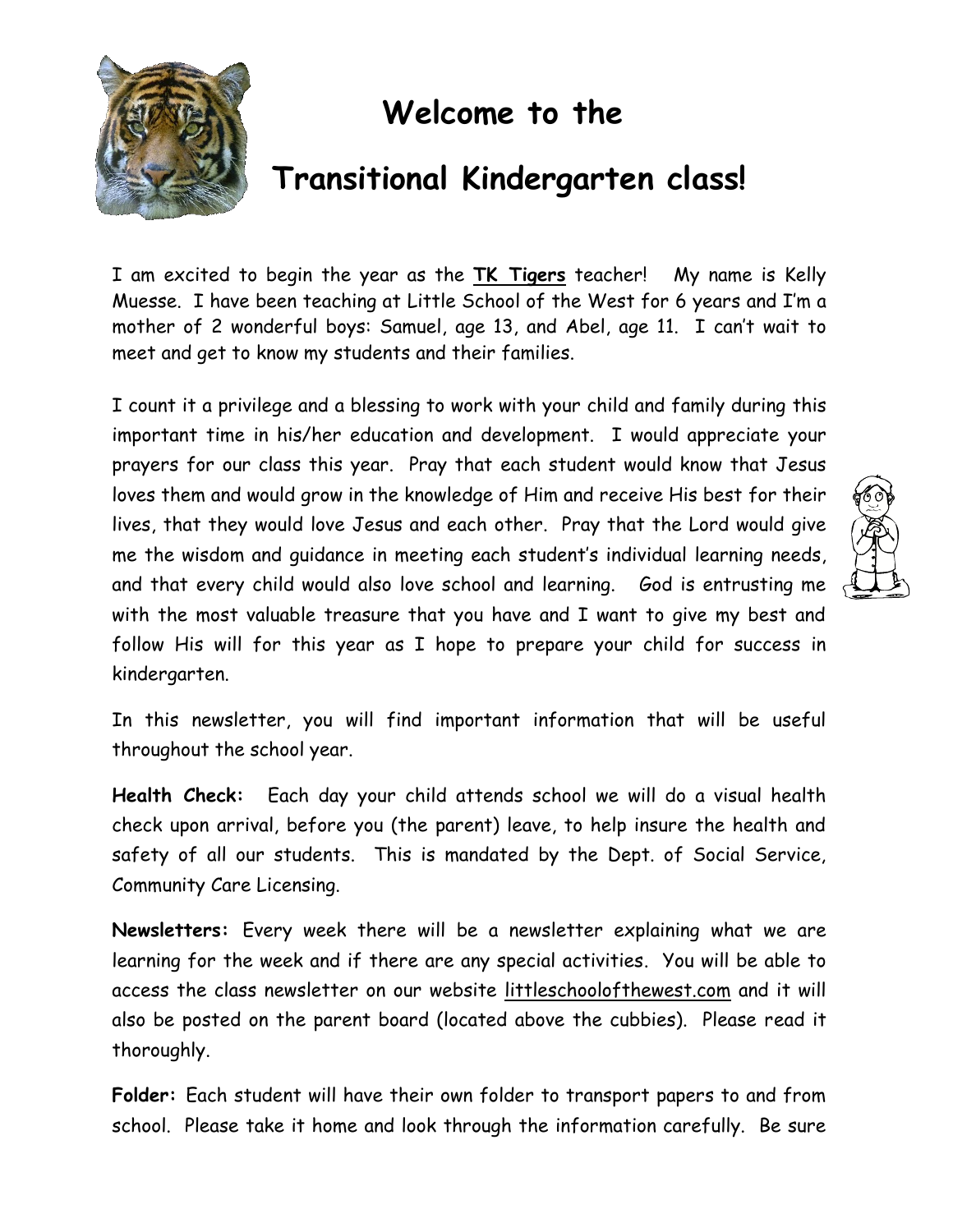to return it every day as it will also be used to send home correspondence from the office as well as your child's school work.

**Unit of Study:** Each week we will explore a different subject about the world around us. I will plan as many activities as possible around the unit of study to help give the students a full understanding of it.

**Language and Literacy:** Each week the students will participate in a special prereading program from the Rowland Reading Foundation called "Happily Ever After" as part of our curriculum this year. Children will be learning all about classic fairy tales and experience literature through a multi-sensory approach. The students will bring home their completed activities after we finish each unit.

**Bible Time:** We will have a new Bible story each week. As a school, we believe in the importance of teaching the children about the historical significance of the Bible and how it can be applied to their lives. There will also be a new Bible verse each week. The students who can say the verse at the end of the week will earn a special award.

**Art:** Students will participate in art activities and crafts every week and will be introduced to many of the great artists of the past through children's literature. They will have the opportunity to create works of art inspired by such greats as Van Gogh, Cezanne, Monet and others.

**Sharetime:** We have share day every week. The students may bring one item to share on their designated day. Tuesday/Thursday students may bring something to share on Thursday. Monday/Wednesday/Friday and 5 day students will share on Friday. Please label the share item with your child's name and put it in their cubby, where it will stay until the appropriate share time. I like to encourage the students to bring something associated with the unit of study or Bible story to enhance their learning.

**Special Snack:** Occasionally we will have a special snack, to enhance our learning. When we do there may be a sign-up sheet for specific items or to volunteer your time.